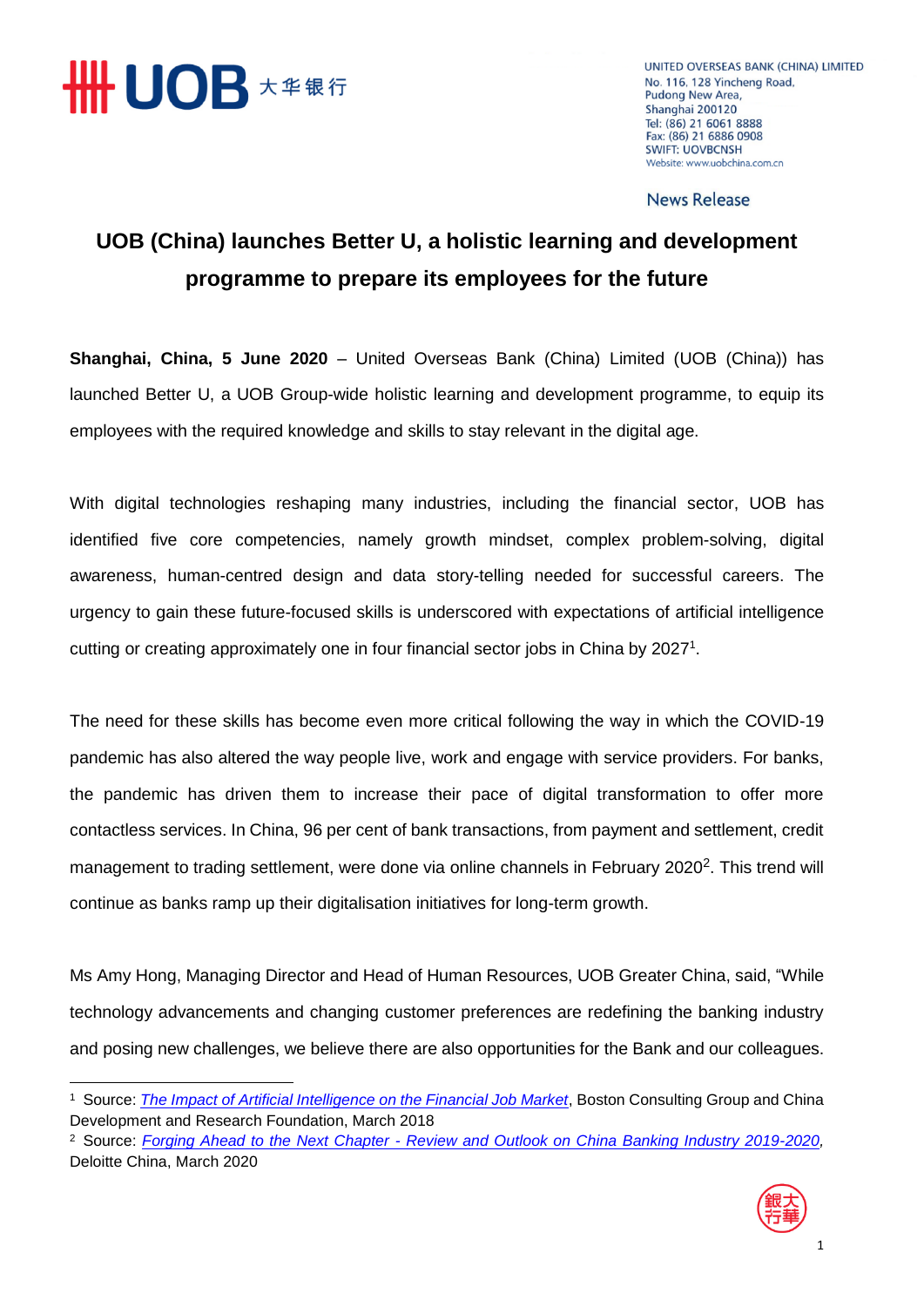## **# UOB 大华银行**

Even as we transform our business to stay nimble amid the changes, we also proactively help our colleagues in their professional and personal growth. UOB Group's Better U programme will equip our people not only with the essential technical and soft skills, but also help them gain an international perspective to ensure that they will be future ready. They will be better prepared for the changes and challenges of tomorrow and build more meaningful careers."

The Better U programme, designed by UOB, is the first training initiative that covers soft skills as well as digital and data skills to be accredited by the Institute of Banking and Finance (IBF) Singapore. The 12-week foundation course was designed based on behavioural science and training best practices to cultivate a habit of continual learning among employees. The course modules are conducted digitally so that UOB (China)'s employees can progress the learning at their own pace and convenience. Upon completion of the foundation course, the Bank's employees will be awarded a UOB-IBF Certificate of Achievement. To encourage its employees to participate in the programme, UOB (China) will offer one-day study leave for those who have completed the course. The Bank expects all its employees to complete the foundation course by end of 2020.

In fulfilling its long-term commitment to caring for its people, UOB (China) has launched several learning and development initiatives. These include upgrading its performance management system and rolling out an accelerated career development programme for its top talents to facilitate Bank employees' transformation and growth.

– Ends –

## **About United Overseas Bank (China)**

United Overseas Bank (China) Limited (UOB (China)) is a wholly-owned subsidiary of United Overseas Bank Limited (UOB). Headquartered in Shanghai, UOB (China) was incorporated in the People's Republic of China on 18 December 2007. UOB (China) is rated 'A+' with a stable outlook by Fitch Ratings. UOB (China) now has 17 branches and sub-branches in the major cities across China.